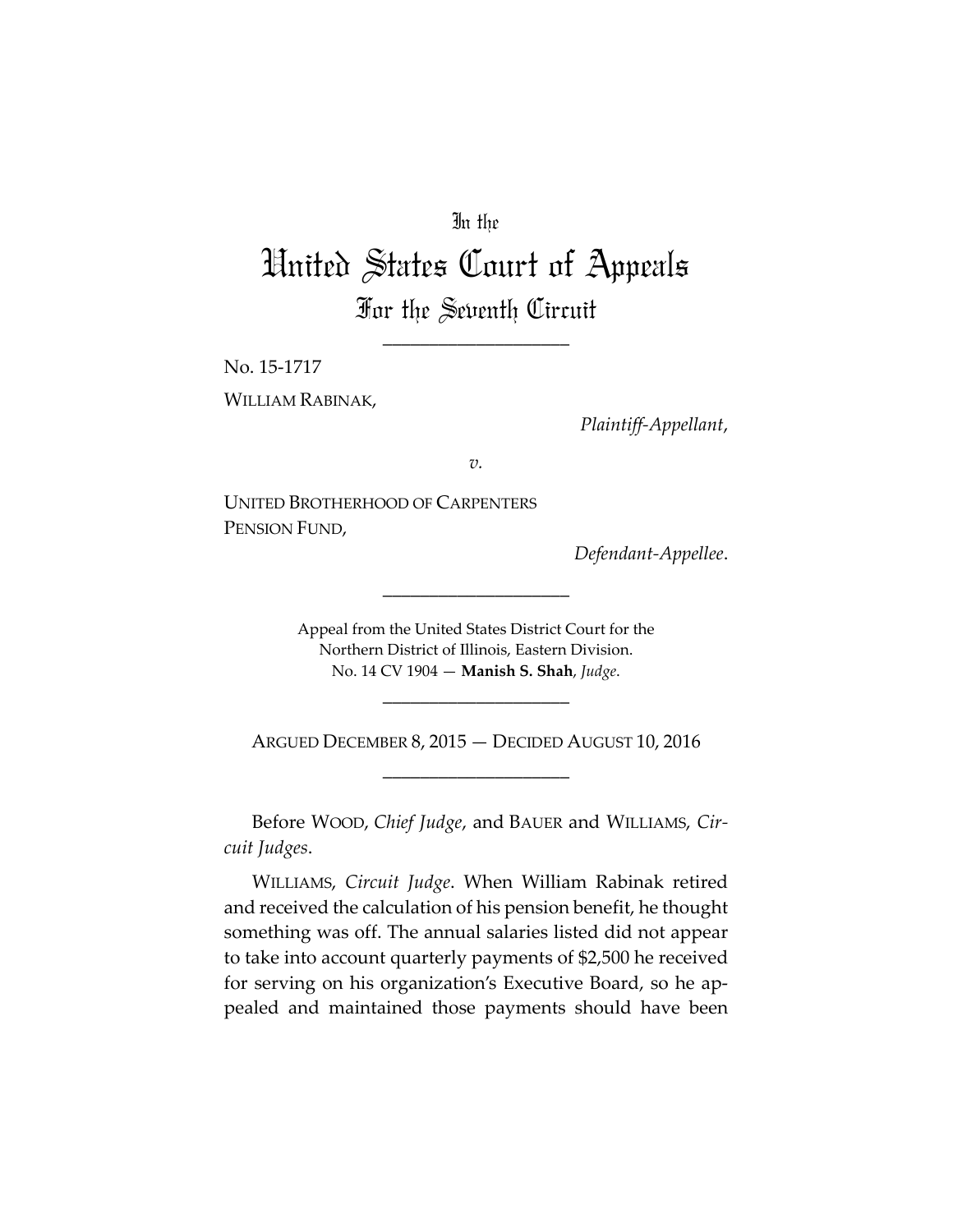counted. The pension fund appeals committee denied his ap‐ peal. Controlled as we are by a standard of review that asks only whether the decision was arbitrary and capricious, we affirm the denial. The plan's definition of compensation in‐ cludes only "salary," and the \$2,500 quarterly payments for Board service were paid separately from Rabinak's weekly salary payments and coded differently as well. The conclu‐ sion that the payments at issue were not salary payments un‐ der this particular plan was not arbitrary and capricious.

#### **I. BACKGROUND**

William Rabinak worked full-time as a business representative for the Chicago Regional Council of Carpenters. By virtue of his position, he also served on the Council's Execu‐ tive Board. Rabinak received quarterly payments of \$2,500 for his service on the Board. The Council made these quarterly payments in checks separate from those for Rabinak's weekly salary.

When he retired, Rabinak qualified for a pension from the United Brotherhood of Carpenters Pension Fund, an em‐ ployee benefit plan governed by ERISA. After receiving a let‐ ter detailing his annual retirement benefit, Rabinak noticed that the compensation amount upon which the Fund calcu‐ lated his annual retirement benefit did not include approxi‐ mately \$10,000 he had received each year from the Council, with the result that his retirement payments would be lower than he thought they should be. Rabinak surmised that the Fund had not counted the \$10,000 per year he received by vir‐ tue of his service on the Executive Board.

Rabinak appealed the Fund's calculation of his annual benefit to the Fund's appeals committee, and he argued that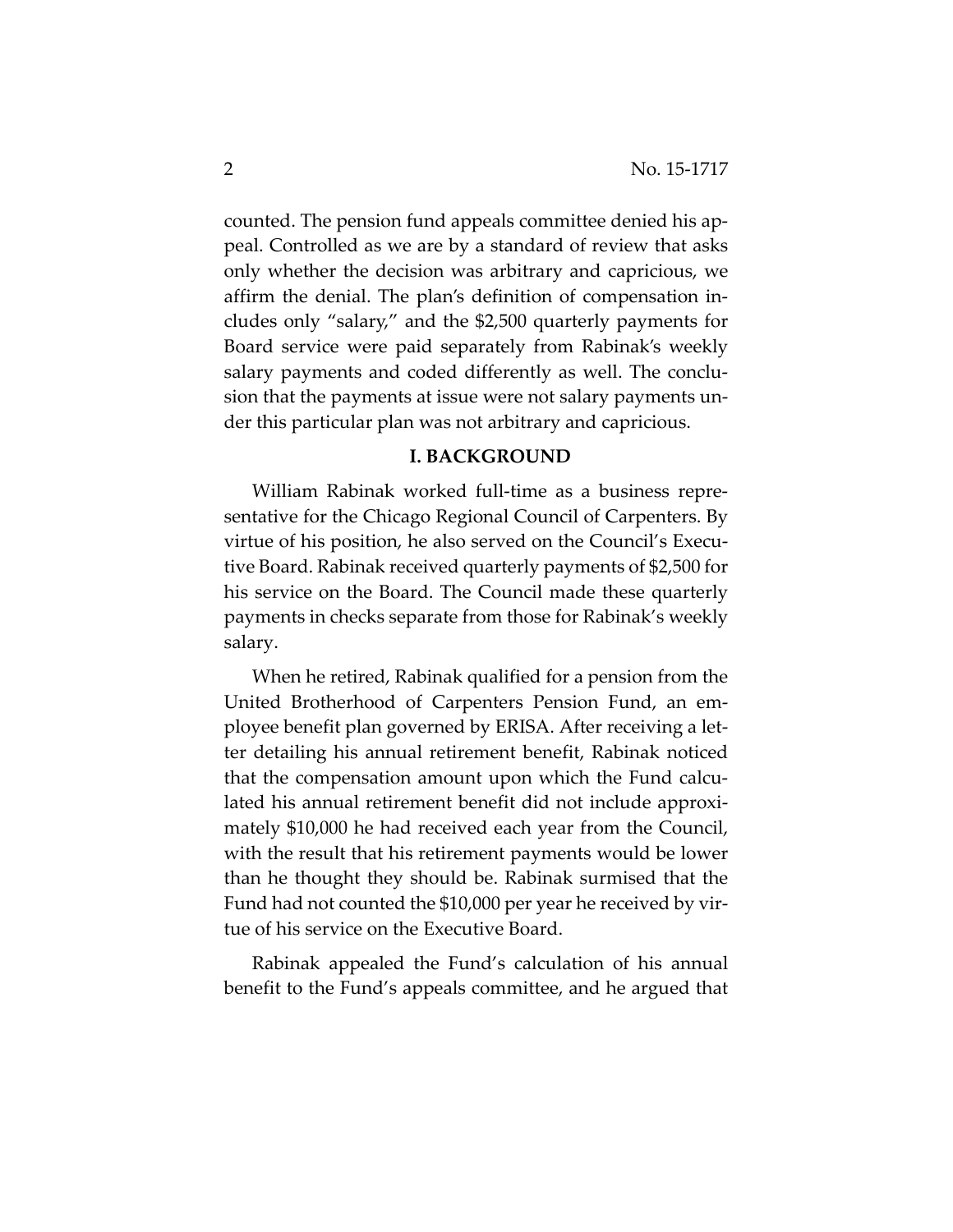the Executive Board payments were "Compensation" under the plan because his service on the Board was required as part of his job duties. The Fund'd plan administrator responded in a memorandum to the appeals committee that the Council had informed her it does not make contributions to the Fund for "Executive Committee wages." The plan administrator also included a letter from the Council's legal counsel, who took the position that the payment for Executive Board ser‐ vice was a "stipend," not a wage payment, and was therefore properly not included in the plan's definition of "Compensa‐ tion."

The fund appeals committee, made up of a subcommittee of the fund's Board of Trustees, denied Rabinak's appeal. It wrote to Rabinak that the specific reason for denial was:

> The stipends received from the Regional Council of Carpenters for being on the Executive Committee are not included as Compensation for purposes of calculating Final Compensation.

Rabinak filed suit under 29 U.S.C. § 1132(a)(1)(B) seeking to recover pension benefits he maintains are due to him. The district court granted the Fund's motion for summary judgment, and Rabinak appeals.

#### **II. ANALYSIS**

We review de novo the district court's decision to grant summary judgment to the Fund, and as we do so we view all facts and draw all reasonable inferences in Rabinak's favor. *Cerentano v. UMWA Health and Ret. Funds*, 735 F.3d 976, 981 (7th Cir. 2013). When, as here, an ERISA plan explicitly gives the plan administrator discretion to interpret the terms of the plan, our review of a denial of benefits asks only whether the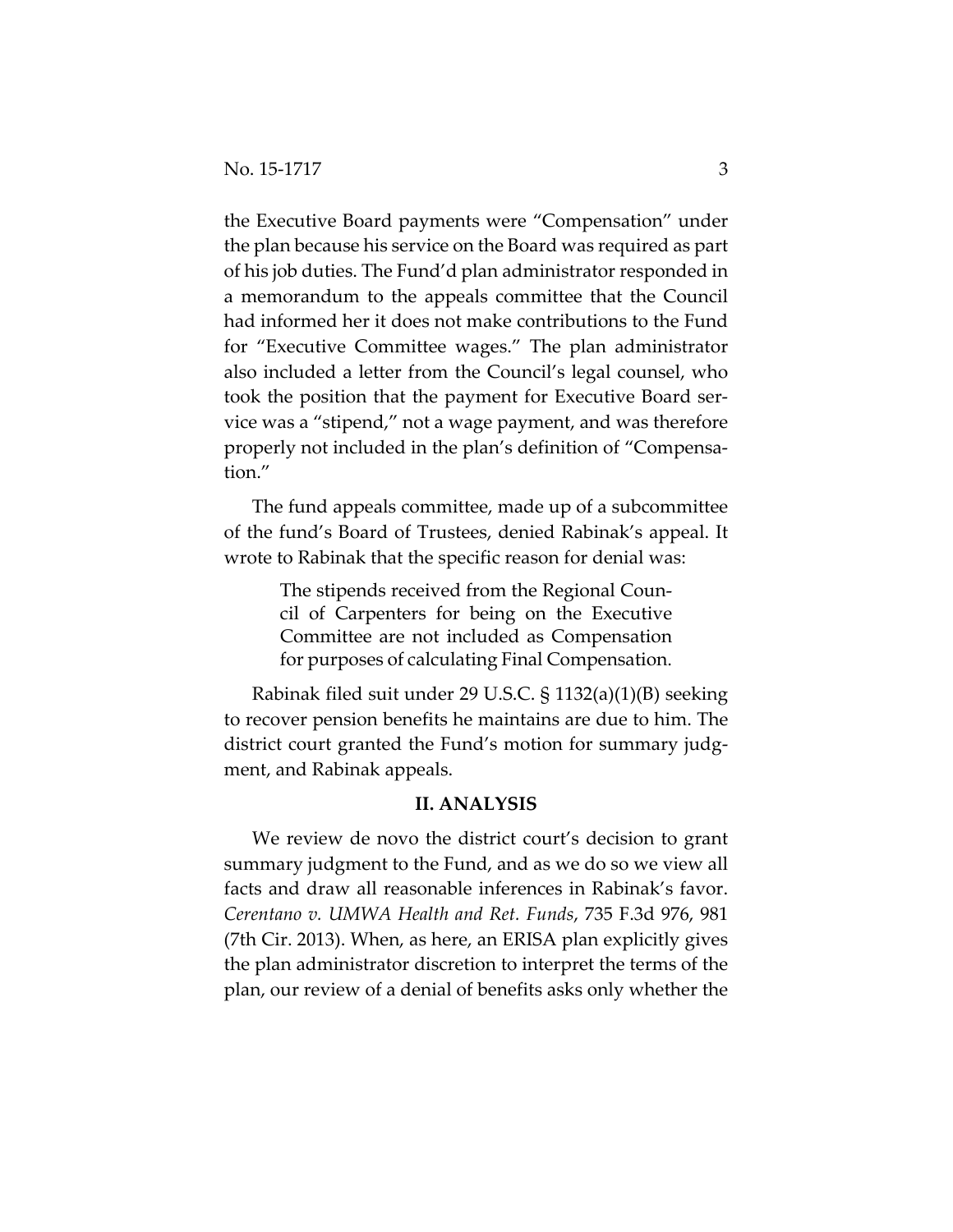plan administrator's decision was arbitrary and capricious. *See id*.; *see also Firestone Tire & Rubber Co. v. Bruch*, 489 U.S. 101, 111 (1989) ("A trustee may be given power to construe dis‐ puted or doubtful terms, and in such circumstances the trus‐ tee's interpretation will not be disturbed if reasonable.").

Under the terms of the plan at issue, a participant's monthly pension payment is based upon his "Final Compen‐ sation," which the plan defines by a calculation based on his "Compensation." In the definition critical for our case, the plan defines "Compensation" as "all salary" but does not in‐ clude "overtime, or fees or expenses paid or reimbursed." The plan also provides that "Compensation" does not include "the value of employee benefits or other non‐wage payments, even if such payments are considered income for tax pur‐ poses." Rabinak argues that the Plan's determination that the payments for his service on the Executive Board were not "Compensation" was arbitrary and capricious, and he em‐ phasizes that his service on the Board was part of his job du‐ ties.

That our standard of review demands that we ask only whether the denial decision was arbitrary and capricious is critical here. Under this deferential standard of review, we must uphold the decision so "long as (1) it is possible to offer a reasoned explanation, based on the evidence, for a particular outcome, (2) the decision is based on a reasonable expla‐ nation of relevant plan documents, or (3) the administrator has based its decision on a consideration of the relevant factors that encompass the important aspects of the problem." *Holmstrom v. Metro. Life Ins. Co.*, 615 F.3d 758, 766 (7th Cir. 2010).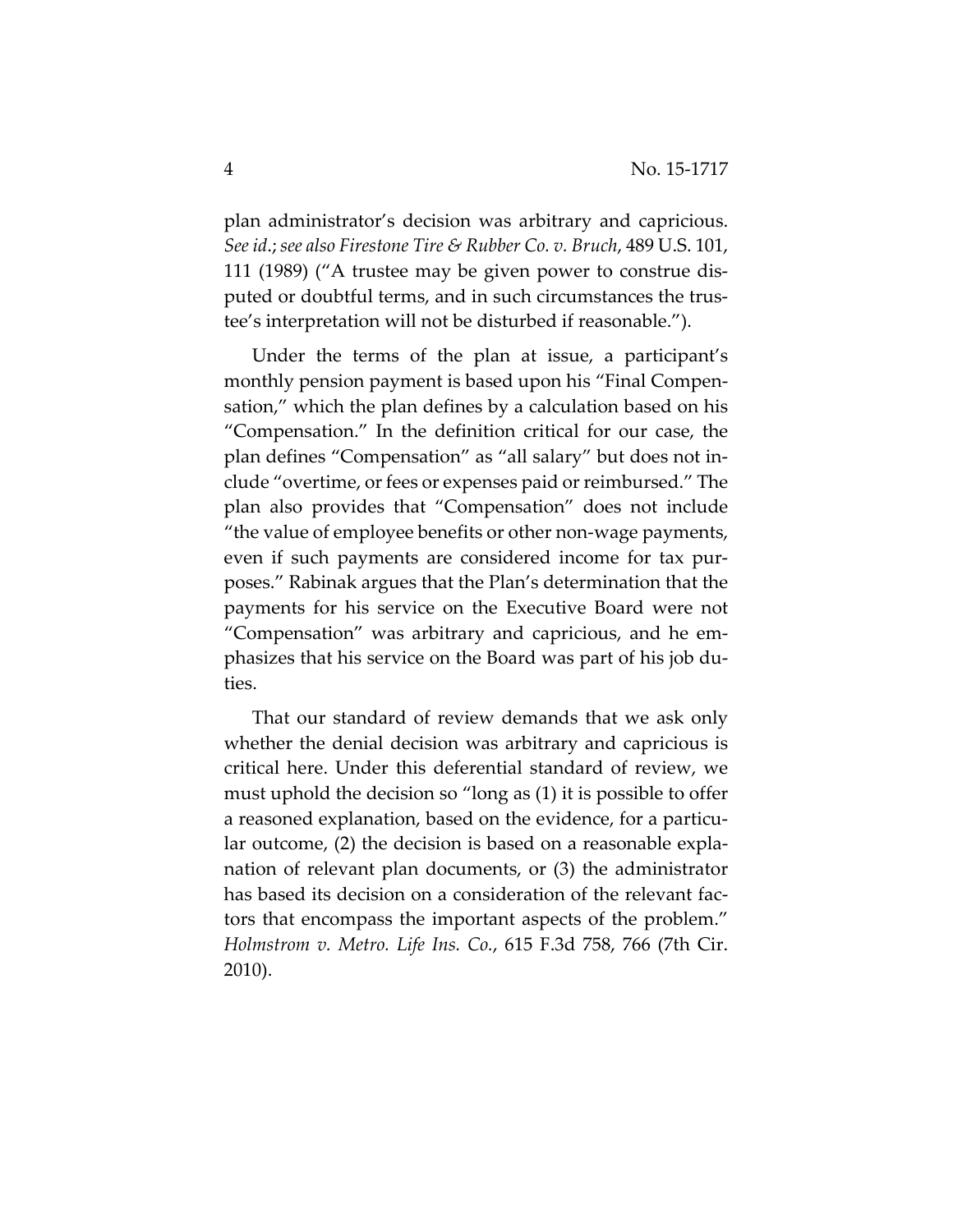By the terms of the plan, the Executive Board payments are only included in Compensation if they are "salary." But as the Fund emphasizes, the Council paid Rabinak his annual salary on a weekly basis. The Executive Board payments were not included in those checks. Rather, the Executive Board money was paid out quarterly, and in checks separate from the weekly payments. The Council also coded the two pay‐ ments differently in its payroll system—"EBOAR" for the Ex‐ ecutive Board payments, and "SALAR" for the others. The Fund submits that, in light of these facts, a conclusion that the Board payments were not salary payments was a reasonable one based on the evidence.

In addition to arguing that the quarterly payments were not salary, the Fund argues that the Trustees could also have excluded the Board payments from "Compensation" on the basis that they were reimbursements for fees and expenses in‐ curred for service on the Executive Board. While the plan does explicitly exclude from the "Compensation" definition "fees or expenses paid or reimbursed," we have several concerns with this line of argument. Most importantly, there is no evidence at all in the administrative record that these payments represented reimbursements for expenses, nor is there any evidence about the board meetings or any associated expenses. Indeed, one wonders what expenses could be incurred that would rise to the level of \$10,000 a year in personal expenses for meetings of the Chicago Regional Council of Carpenters Executive Board. The Fund also only raised this argument for the first time before the district court, leaving Rabinak with‐ out the opportunity to respond to it by introducing evidence into the administrative record refuting the contention that the payments represented reimbursement for expenses.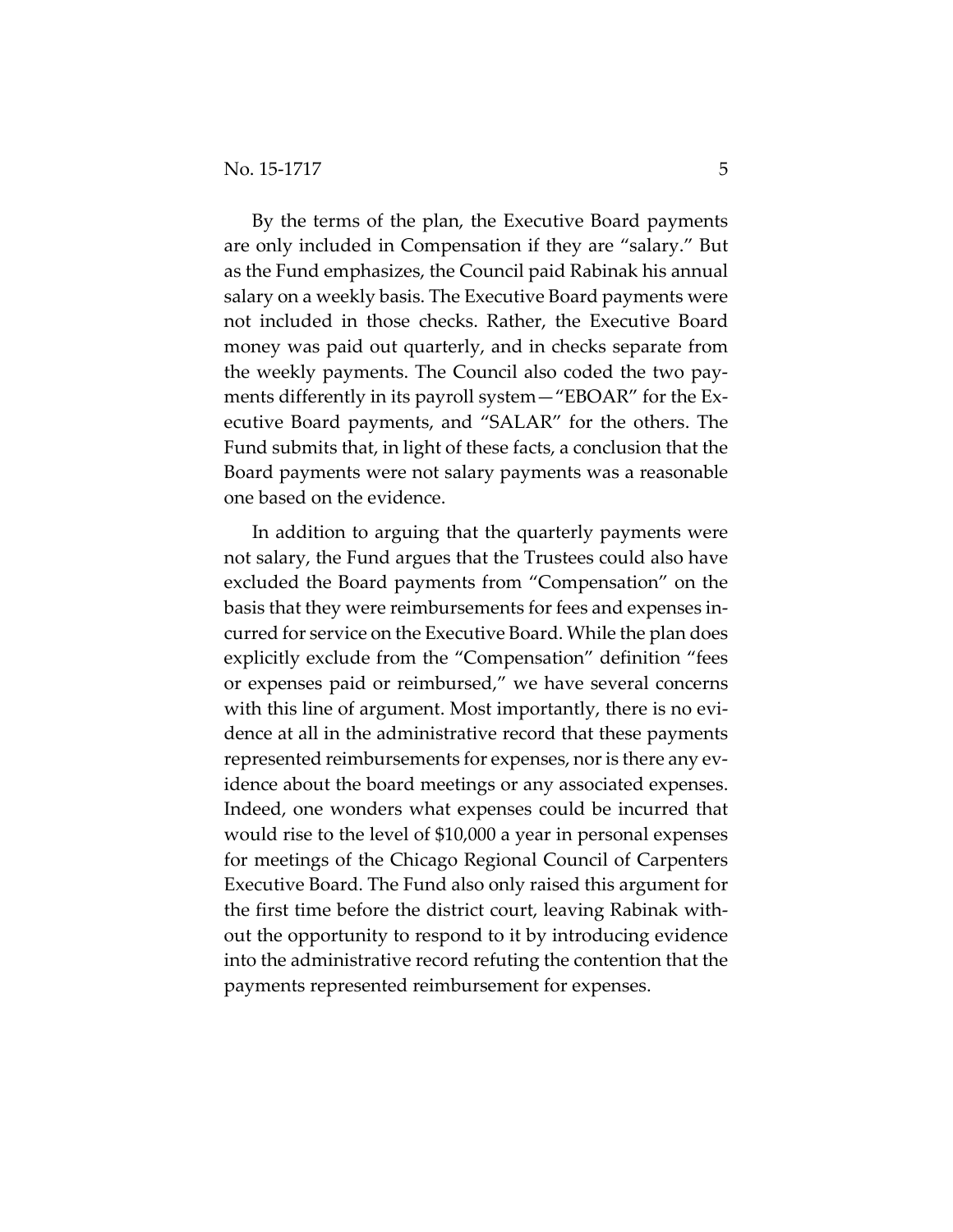Here, though, our issues with the Fund's argument that the Board payments were reimbursements ultimately do not matter in light of our standard of review. It is "possible to offer a reasoned explanation," based on the evidence in the ad‐ ministrative record, that "Compensation" does not include the payments Rabinak received for serving on the Executive Board. *See Cerentano*, 735 F.3d at 981*.* Rabinak emphasizes that the \$2,500 quarterly payments were included on Rabinak's W‐2 forms as wages and not as expenses or other benefits, and also that the plan administrator described the payments as "Executive Committee wages" in a memorandum to the Fund's trustees. But the plan makes clear that not all wages are "Compensation" under the plan's definition. For one, the plan specifically excludes overtime from "Compensation." The plan also explicitly states that excluded from "Compen‐ sation" are "other non-wage payments, even if such payments are considered income for tax purposes." While overtime payments would be considered wages for tax purposes, and overtime payments are generally thought of as compen‐ sation in common parlance, it is the plan's definition that mat‐ ters. Not all "compensation" is "Compensation" under the plan.

Rabinak's arguments have some appeal, and it is uncon‐ tested that he had to serve on the Board by virtue of his posi‐ tion. But "[w]hen a plan is open to more than one interpreta‐ tion, we will not find the administrator's decision arbitrary and capricious just because we would have reached a differ‐ ent conclusion or relied upon different authority had we been in the administrator's shoes." *Carr v. Gates Health Care Plan*, 195 F.3d 292, 294 (7th Cir. 1999). That is, it is not enough that Rabinak's interpretation may be a reasonable one when our review is only for whether the trustees' decision is arbitrary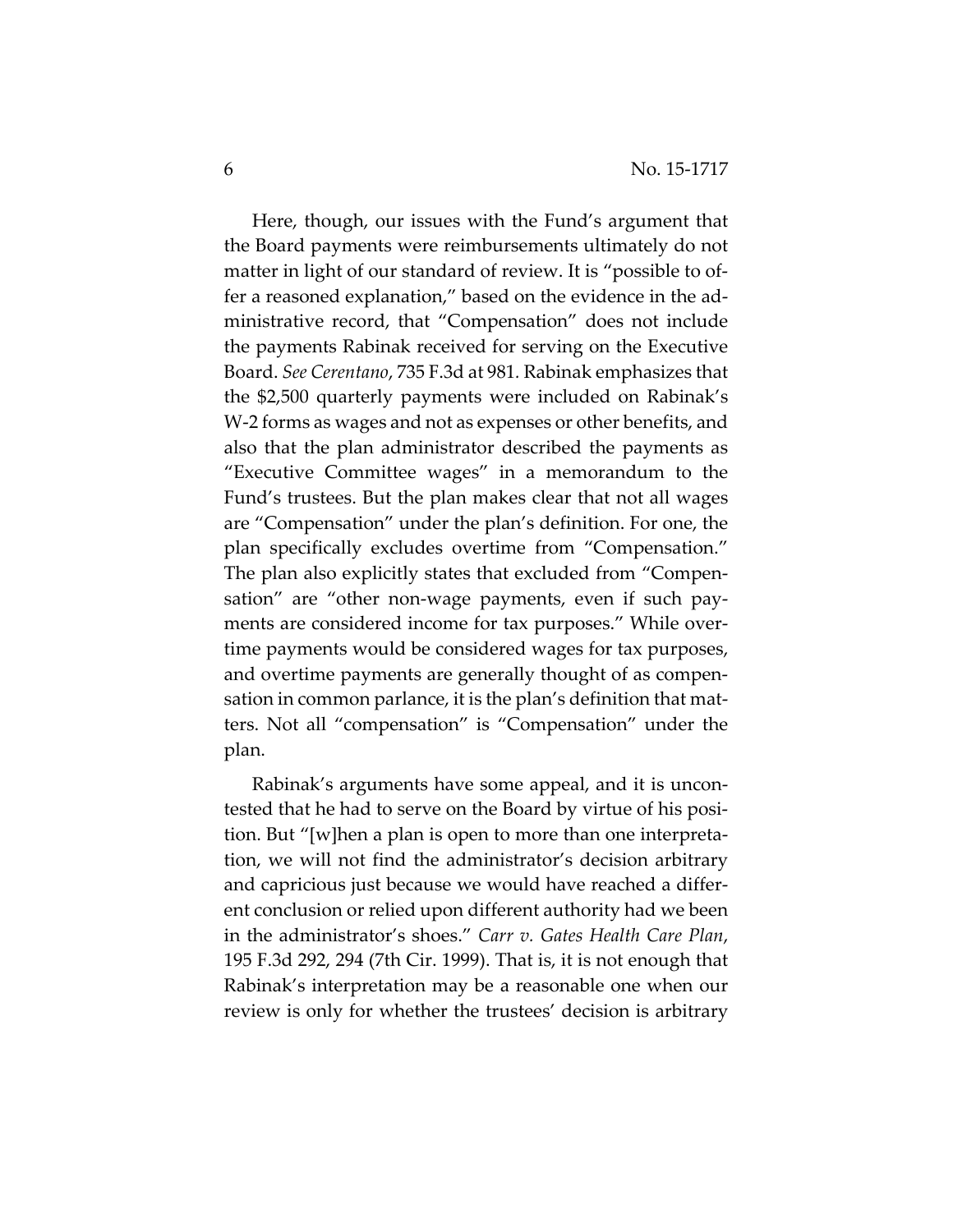and capricious. *See Becker v. Chrysler LLC Health Care Benefits Plan*, 691 F.3d 879, 893 (7th Cir. 2012). Whether payments are "salary" is what matters under this particular plan. It is not unreasonable to conclude that if the Council truly was in‐ creasing Rabinak's salary by \$10,000 a year for his Board ser‐ vice, it would have done so by increasing the amount paid in his separately issued weekly salary checks. In light of our standard of review, we cannot say that the plan's interpreta‐ tion was unreasonable.

Rabinak raised several other issues for our consideration. He reminds us that even in a deferential review like this one, "courts should be aware of structural conflicts of interest in reviewing plan decisions for abuse of discretion." *Raybourne v. Cigna Life Ins. Co. of New York*, 576 F.3d 444, 449 (7th Cir. 2009) (citing *Metro. Life Ins. Co. v. Glenn*, 554 U.S. 105, 112 (2008)). One such conflict of interest can occur when a plan which pays out the benefits is given discretion to make decisions regarding the denial of benefits. *See Glenn,* 554 U.S. at 112. Unlike the employer in *Glenn* who both solely funded the benefits and determined eligibility, the plan here is a multiemployer nonprofit welfare plan. *Cf. Manny v. Cent. States, Se. and Sw. Areas Pension and Health and Welfare Funds*, 388 F.3d 241 (7th Cir. 2004) (no conflict of interest where multi‐em‐ ployer plan with equal number of employer and union repre‐ sentatives on appeals committee ruled unanimously and lacked incentive to rule against applicant). Rabinak points out that Frank Libby, the president of his former employer, the Council, is on the plan's Board of Trustees. But the fund's ben‐ efit appeals are decided by a subcommittee of the Board of Trustees of which Libby was not a member, so he was not in‐ volved in the decision to deny Rabinak's appeal. There is also no suggestion he influenced the decision here. In any event,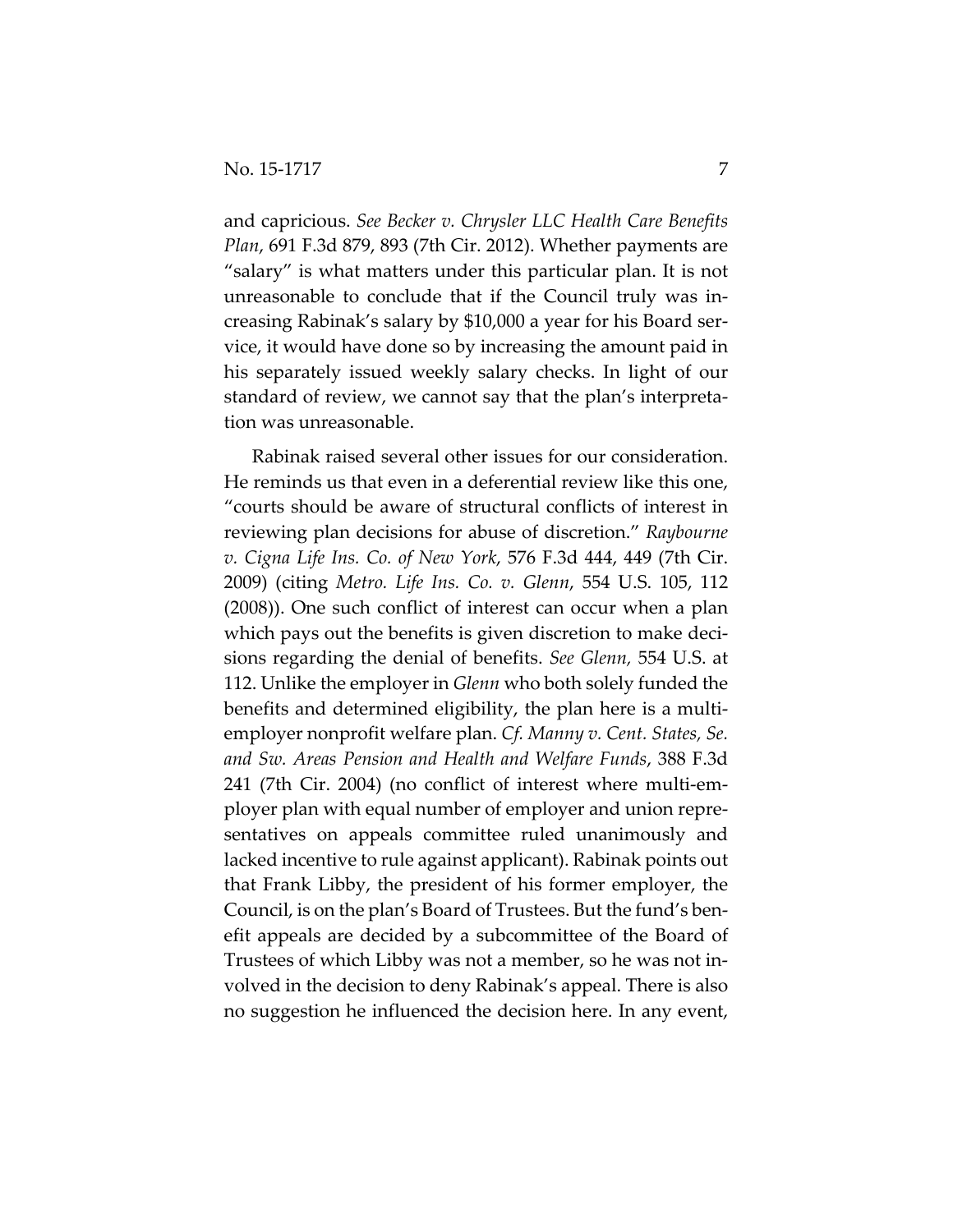the Supreme Court tells us that the presence of a conflict will "act as a tiebreaker when the other factors are closely bal‐ anced." *Glenn*, 554 U.S. at 117. "When the case is borderline, in other words, the inherent conflict of interest that exists in so many of these situations can push it over the edge—towards a finding of capriciousness." *Jenkins v. Price Waterhouse Long Term Disability Plan*, 564 F.3d 856, 861 (7th Cir. 2009). This, however, is not a borderline case; the denial decision has "rational support in the record." *See id.* at 861.

Rabinak also argues that the determination was arbitrary and capricious for failure to provide specific reasons for its exclusion of the quarterly payments. A decision must give "specific reasons" for the denial. 29 U.S.C. § 1133(1). But "that is not the same thing as the reasoning behind the reasons" or "the interpretive process that generated the reason for the de‐ nial." *Gallo v. Amoco Corp.*, 102 F.3d 918, 922 (7th Cir. 1996); *see also Militello v. Cent. States, Se. and Sw. Areas Pension Fund*, 360 F.3d 681, 689 (7th Cir. 2004)*.* The important point is that the reason given is a sufficient explanation to allow the recipient to "formulate his further challenge to the denial." *Id.* The plan's denial did so here, and Rabinak has formulated and made well‐developed arguments from the beginning that the Board payments should be included in "Compensation."

Finally, Rabinak argues that the district court improperly relied on evidence outside the administrative record. We dis‐ agree. The court's order cites the fund's motion for summary judgment and exhibits that were not part of the administra‐ tive record, but it does so only to compare the parties' fram‐ ings of the issue and to explain the fund's position. Doing so does not equate to improper reliance on documents outside